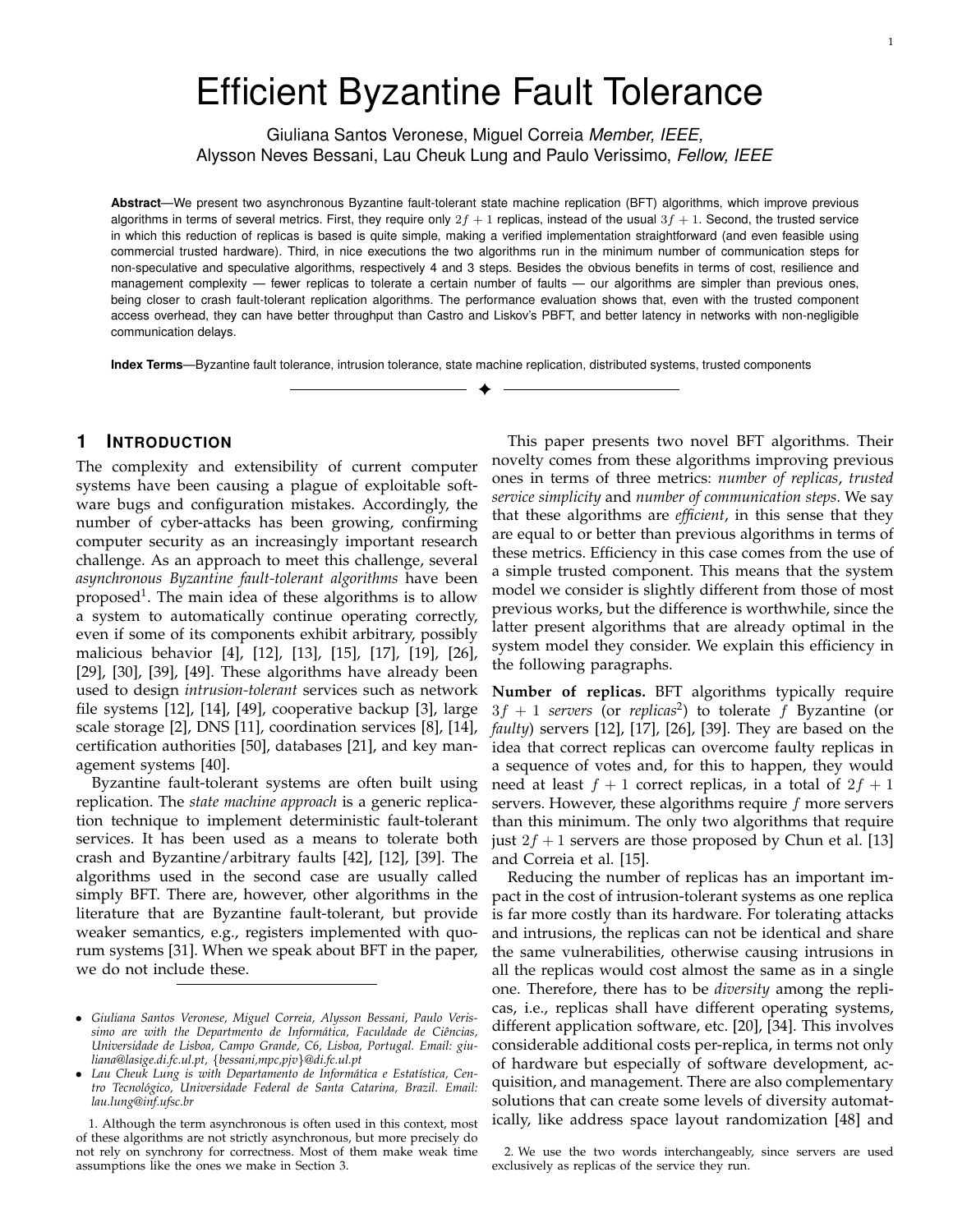instruction set randomization [6].

The first sense in which the BFT algorithms presented in the paper are said to be efficient is that they require only  $2f + 1$  replicas, which is clearly the minimum for BFT algorithms, since a majority of the replicas must be non-faulty for majority voting to be applied [42]. It also matches the lower bound for non-synchronous crash fault tolerance [18].

**Trusted service simplicity.** A few years ago, a BFT algorithm that needs only  $2f + 1$  replicas was published [15]. This algorithm requires that the system is enhanced with a tamperproof distributed component called Trusted Timely Computing Base (TTCB). The TTCB provides an *ordering service* used to implement an atomic multicast protocol that is the core of the replication scheme. Recently, another BFT algorithm with only  $2f + 1$  replicas was presented, A2M-PBFT-EA [13]. It is based on an *Attested Append-Only Memory* (A2M) abstraction that has to be tamperproof, like the TTCB, but local to each computer, instead of distributed.

These two works have shown that one can reduce the number of replicas from  $3f + 1$  to  $2f + 1$  by extending the servers with tamperproof components, i.e., with components that provide a correct service even if the server where they are installed becomes faulty. Therefore, an important aspect of the design of  $2f+1$  BFT algorithms is the design of these components so that they can be trusted to be tamperproof. This problem is not novel for it is similar to the problem of designing a Trusted Computing Base or a reference monitor. A fundamental goal is to design the component in such a way that it is *verifiable*, which requires simplicity (see for example [23]). Despite this need of simplicity, the TTCB is a distributed component that provides several services and A2M provides a log that can grow considerably and an interface with functions to append, lookup and truncate messages in the log.

The second sense in which the algorithms presented in this paper are said to be efficient is that the trusted/tamperproof service in which they are based is simpler that the previous two in the literature (TTCB, A2M) and is the simplest that we can conceive. Let us explain this last statement. Some papers prove that it is not possible to design specific Byzantine fault-tolerant agreement algorithms with fewer than  $3f + 1$  servers [9], [28]. Looking into these proofs it can be seen that the main problem is that a malicious server can lie to the correct ones. In case of state machine replication, the main agreement problem is to make all correct replicas execute the same sequence of operations. In this sense, a trusted service has to provide at least something that gives to replicas the notion of a sequence of operations, in such a way that a malicious replica would not be able to make different correct replicas execute different operations as their  $i$ -th operation. It is not difficult to see that nothing is simpler than a trusted monotonic counter, used to associate sequence numbers to each operation (the state is only one natural number). On the other hand, the values generated by this counter should be unforgeable, so some kind of authentication based on cryptographic primitives must be employed. The trusted service presented in this paper (USIG) provides an interface with operations only to increment a counter and to verify if other counter values (incremented by other replicas) are correctly authenticated.

An important side effect of the simplicity of our trusted component is that it can be implemented even on COTS trusted hardware, such as the *Trusted Platform Module* (TPM) [36]. This secure co-processor is currently available in the mainboard of many commodity PCs.

**Number of communication steps.** The number of communication steps is an important metric for distributed algorithms, for the delay of communication tends to have a major impact in the latency of the algorithm. This is specially important in WANs, where the communication delay can be as much as a thousand times higher than in LANs. Moreover, to tolerate disasters and large-scale attacks like DDoS, replicas have to be deployed in different sites, which increases the message communication delays.

The first algorithm we propose – MinBFT – follows a message exchange pattern similar to PBFT's [12]. The replicas move through a succession of configurations called views. Each view has a primary replica and the others are backups. When a quorum of replicas suspects that the primary replica is faulty, a new primary is chosen, allowing the system to make progress. In each view there are communication steps in which the primary sends messages to all backups, and steps in which all replicas send messages to all others. The fundamental idea of MinBFT is that the primary uses the trusted counters to assign sequence numbers to client requests. However, more than assigning a number, the tamperproof component produces a signed certificate that proves unequivocally that the number is assigned to that message (and not another) and that the counter was incremented (so the same number can not be used twice). This is used to guarantee that all nonfaulty replicas consider that all messages with a certain identifier are the same and, ultimately, agree on the same order for the execution of the requests.

The second algorithm we propose – MinZyzzyva– is based on *speculation*, i.e., on the tentative execution of the clients' requests without previous agreement on the order of their execution. MinZyzzyva is a modified version of Zyzzyva, the first speculative BFT algorithm [26]. The Zyzzyva communication pattern is similar to PBFT's except for speculation: when the backups receive a request from the primary, they speculatively execute the request and send a reply to the client.

For BFT algorithms, the metric considered for latency is usually the number of communication steps in nice executions, i.e., when there are no failures and the system is synchronous enough for the primary not to be changed. MinBFT and MinZyzzyva are very efficient in terms of this metric, because in nice executions the two algorithms run in the minimum known number of communication steps of non-speculative and speculative algorithms, respectively 4 [30] and 3 steps [26]. Notice that the gain of one step in speculative algorithms comes at a price: in certain situations Zyzzyva and MinZyzzyva may have to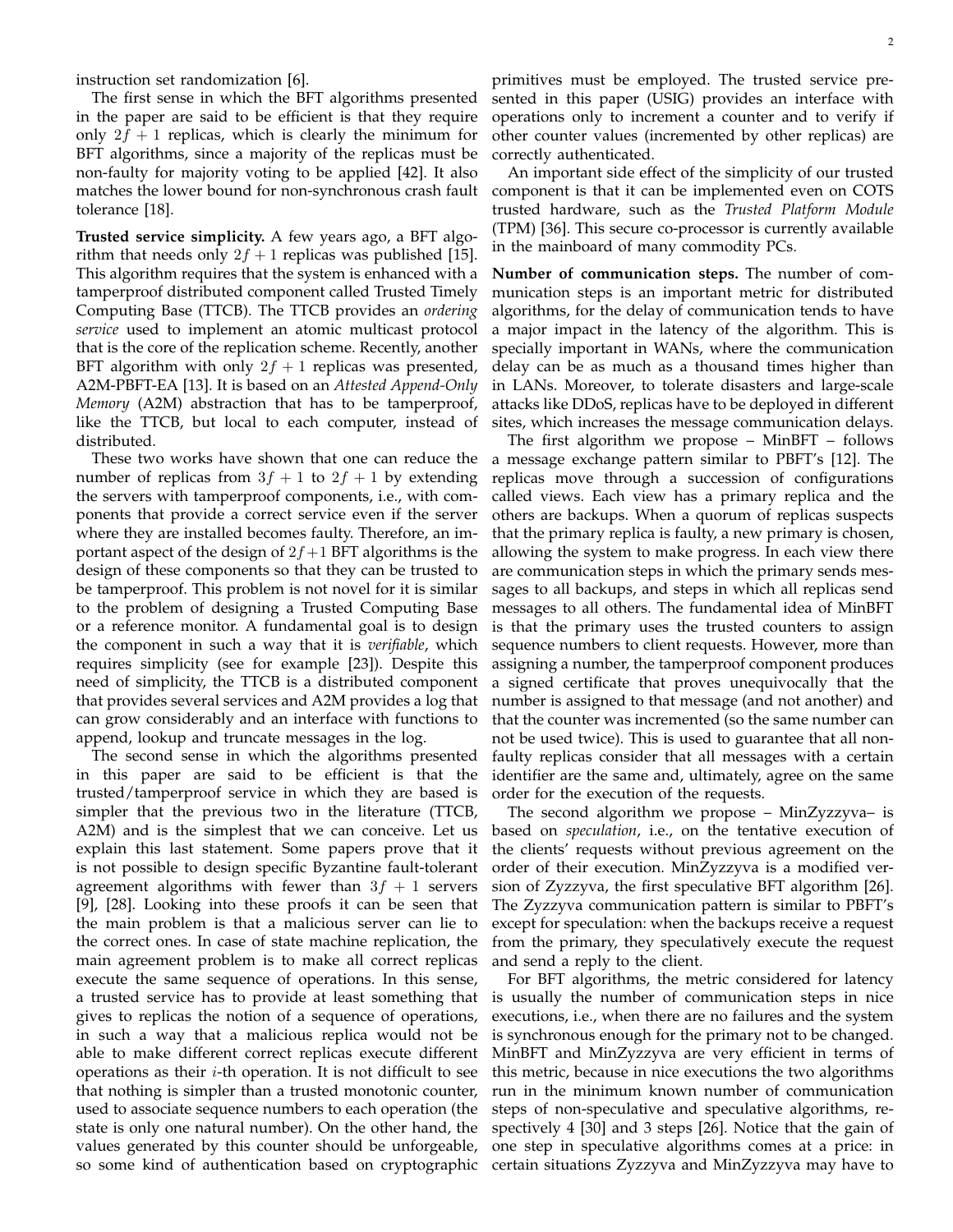|             |                                 | PBFT             | Zvzzvva    | <b>TTCB</b> | A <sub>2</sub> M-PBFT-EA | MinBFT      | MinZyzzyva       |
|-------------|---------------------------------|------------------|------------|-------------|--------------------------|-------------|------------------|
|             |                                 | $[12] (+ [49])$  | $[26]$     | $[15]$      | $[13]$                   | this paper  | this paper       |
| Model       | Tamperproof component           | no               | no         | <b>TTCB</b> | A2M                      | <b>USIG</b> | <b>USIG</b>      |
| Speculative |                                 | no               | ves        | no          | no                       | no          | ves              |
| Cost        | Total replicas                  | $3f + 1$         | $3f+1$     | 2f          | $2f + 1$                 | $2f + 1$    | $2f + 1$         |
|             | Replicas with application state | [49]<br>$2f + 1$ | $2f + 1$   | 2f          | $2f + 1$                 | $2f + 1$    | $2f + 1$         |
| Throughput  | HMAC ops at bottleneck server   | $2 + (8f + 1)$   | $2 + 3f/b$ |             | 2f<br>$+4)/b$            | $+3)$       | $2 + sign/b$ (†) |
| Latencv     | Communication steps             | 5 / 4            |            |             |                          |             |                  |
| Гаblе.      |                                 |                  |            |             |                          |             |                  |

Comparison of BFT algorithms, expanding Table 1 in [26]. The throughput and latency metrics are for each request.  $f$  is the maximum number of faulty servers and b the size of the batch of requests used. (†) MinZyzzyva does 2 HMAC operations and one signature.

rollback some executions, which makes the programming model more complicated.

**Benefits and drawbacks.** Table 1 presents a summary of the characteristics of the algorithms presented in the paper and the state-of-the-art algorithms in the literature with which they are compared. It summarizes the benefits in terms of the above mentioned metrics.

The benefits in terms of number of replicas and communication steps come from the use of the trusted service. A core problem in Byzantine fault-tolerant algorithms is duplicity, i.e., the possibility of a faulty server sending inconsistent messages to different servers [28]. More precisely, a faulty server may send two messages with different content but the same identifier to two different subsets of servers. Tolerating this behavior requires, e.g., that every subset of  $n - f$  servers (because f may be crashed) contains a majority of correct servers, which leads to a minimum of  $3f + 1$  servers. Our trusted service, USIG, can prevent this duplicity because it is used to assign identifiers to messages and never assigns the same identifier to two different messages. When it assigns an identifier, it provides also a certificate that is appended to the message, proving that the identifier was actually given by the service.

It is important to understand that that these improvements have a downside, there are no free lunches. In relation to BFT algorithms that do not use a trusted component, our algorithms (as the previous two [13], [15]) have an additional point of failure: the assumption of the tamperproofness of the component. With this regard, we stress again the simplicity of the USIG trusted service used in this paper, making a verified implementation or the use of commercial trusted hardware (e.g., TPM) straightforward. In consequence, and given a robust design of those components, this is only a disadvantage in settings where the potential attacker has physical access to a replica, since protecting even hardware components from physical attacks is at best complicated.

**Contributions.** The contributions of the paper can be summarized as follows:

• it presents two BFT algorithms that match or improve previous algorithms in terms of number of replicas (only  $2f + 1$ ), complexity of the trusted service used, and number of communication steps (4 and 3 respectively without/with speculation); it also shows that, even with the trusted component access overhead, these algorithms can have better throughput

than Castro and Liskov's PBFT, and better latency in networks with non-negligible communication delays;

• it presents the first implementations with some level of isolation for a trusted component used to improve BFT algorithms. We implemented several versions of the USIG service with different cryptography mechanisms that are isolated both in separate virtual machines and trusted hardware.

The characteristics of the presented BFT algorithms in terms of number of replicas, trusted service simplicity and number of steps, leads to a simplicity that we believe makes them practical to a level only comparable with crash fault-tolerant algorithms.

# **2 USIG SERVICE**

The *Unique Sequential Identifier Generator (USIG)* is a *local service* that exists in every server. It assigns to messages (i.e., arrays of bytes) the value of a counter and signs it. Identifiers are unique, monotonic and sequential for that server. These three properties imply that the USIG (1) will never assign the same identifier to two different messages (uniqueness), (2) will never assign an identifier that is lower than a previous one (monotonicity), and (3) will never assign an identifier that is not the successor of the previous one (sequentiality). These properties are guaranteed even if the server is compromised, so the service has to be implemented in a tamperproof module.

The interface of the service has two functions:

- createUI $(m)$  returns a USIG certificate that contains a *unique identifier* UI and certifies that this UI was created by this tamperproof component for message  $m$ . The unique identifier is essentially a reading of the monotonic counter, which is incremented whenever createUI is called.
- verify  $UI(PK, UI, m)$  verifies if the unique identifier UI is *valid* for message m, i.e., if the USIG certificate matches the message and the rest of the data in UI.

There are two basic options to implement the service, depending on the certificate being based on cryptographic hashes or public-key cryptography:

• *USIG-Hmac*: a certificate contains a Hash-based Message Authentication Code (HMAC) [27] obtained using the message and a secret key owned by this USIG but known by all the others, for them to be able to verify the certificates generated.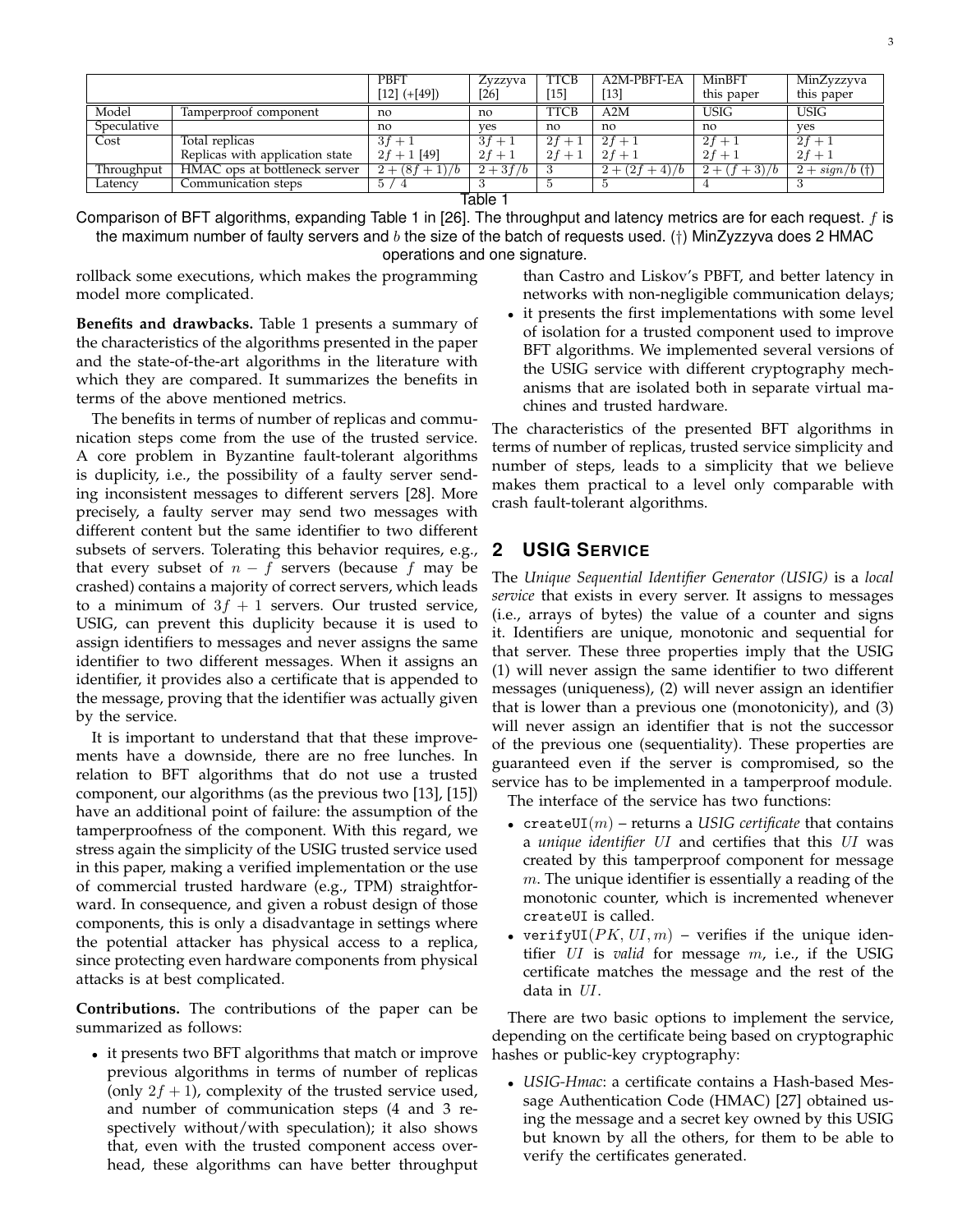• *USIG-Sign*: the certificate contains a signature obtained using the message and the private key of this USIG.

In USIG-Hmac the properties of the service (e.g., uniqueness) are based on the secretness of the shared keys, while in USIG-Sign the properties are based on the secretness of the private keys. Therefore, while for USIG-Hmac both functions createUI and verifyUI must be implemented inside the tamperproof component, for USIG-Sign the verification requires only the public-key of the USIG that created the certificate, so this operation can be done outside of the component. In both cases, keys have to be shared for the verification to be done in servers other than the one where createUI was called.

The implementation of the service is based on an isolated, tamperproof, component that we assume can not be corrupted. This component contains essentially a counter and either an HMAC primitive (for USIG-Hmac) or a digital signature primitive (for USIG-Sign). More details about the USIG implementation can be found in Section 6.

## **3 SYSTEM MODEL AND PROPERTIES**

The system is composed by a set of *n* servers  $P =$  ${s_0, ..., s_{n-1}}$  that provides a Byzantine fault-tolerant service to a set of clients. Clients and servers are interconnected by a network and communicate only by messagepassing.

The network can drop, reorder and duplicate messages, but these faults are masked using common techniques like packet retransmissions. Messages are kept in a message log in order to be retransmitted. An attacker may have access to the network and be able to modify messages, so messages contain digital signatures or HMACs. Servers and clients know which keys they need, in order to check these signatures/HMACs. We make the standard assumptions about cryptography, i.e., that hash functions are collision-resistant and that signatures can not be forged.

Servers and clients are said to be either *correct* or *faulty*. Correct servers/clients always follow their algorithm. On the contrary, faulty servers/clients can deviate arbitrarily from their algorithm, even by colluding with some malicious purpose. This class of unconstrained faults is usually called *Byzantine* or *arbitrary*. We assume that at most f out of *n* servers can be faulty for  $n = 2f + 1$ . In practice, and in order to prevent early resource exhaustion by common-mode attacks, this requires that the servers be diverse [20], [34]. Notice that we are not considering the generic case ( $n \geq 2f + 1$ ) but the tight case in which the number of servers *n* is the minimum for a value of  $f$ , i.e.,  $n = 2f + 1$ . This restriction is known to greatly simplify the presentation of the algorithms, which are simple to modify to the generic case.

Each server contains a local trusted/tamperproof component that provides the USIG service. Therefore, the fault model we consider is *hybrid* [46], with the hybrid behavior enforced by the architecture. In fact, whilst we state that any number of clients and any  $f$  servers can be faulty in a Byzantine manner, there is a set of components of the system architecture which are tamperproof: each of these components implements the USIG service, which always satisfies its specification, even if hosted in a faulty server. For instance, a faulty server may decide not to send a message or send it corrupted, but it can not send two different messages with the same value of the USIG's counter and a correct certificate.

We do not make assumptions about processing or communication delays, except that these delays do not grow indefinitely (like in [12]). This rather weak assumption has to be satisfied only to ensure the liveness of the system, not its safety. This can be confirmed by following the proofs in the supplemental material.

**Properties.** The algorithms presented in the following two sections implement the state machine approach, which consists of replicating a service in a group of servers and maintaining a strong consistency amongst them. Each server maintains a set of *state variables*, which are modified by a set of *operations*. These operations have to be atomic (they can not interfere with other operations) and deterministic (the same operation executed in the same initial state generates the same final state), and the initial state must be the same in all servers. The properties that the algorithm has to enforce are: *safety* – all correct servers execute the same requests in the same order; *liveness* – all correct clients' requests are eventually executed.

## **4 MINBFT**

This section presents MinBFT, the non-speculative  $2f + 1$ BFT algorithm. MinBFT follows a message exchange pattern similar to PBFT's (see Figure 1). The servers move through successive configurations called *views*. Each view has a *primary* replica and the rest are *backups*. The primary is the server  $s_p$  with  $p = v \mod n$ , where v is the current view number. Clients issue *requests* with operations.

In the *normal case operation* the sequence of events is the following: (1) a client sends a request to all servers; (2) the primary assigns a *sequence number* (execution order number) to the request and sends it to all servers in a PREPARE message; (3) each server multicasts a COMMIT message to other services when it receives a PREPARE from the primary; (4) when a server *accepts* a request, it executes the corresponding operation and returns a reply to the client; (5) the client waits for  $f + 1$  matching replies for the request and *completes* the operation.

When  $f + 1$  backups suspect that the primary is faulty, a *view change operation* is executed, and a new server  $s_p'$ with  $p = v' \mod n$  becomes the primary  $(v' > v$  is the new view number). This mechanism provides liveness by allowing the system to make progress when the primary is faulty.

**Clients.** A client  $c$  requests the execution of an operation op by sending a message  $\langle$ REQUEST, c, seq, op $\rangle_{\sigma_c}$  to all servers. *seq* is the request identifier that is used to ensure exactly-once semantics: (1) the servers store in a vector  $V_{req}$  the seq of the latest request they executed for each client; (2) the servers discard requests with  $seq$  lower than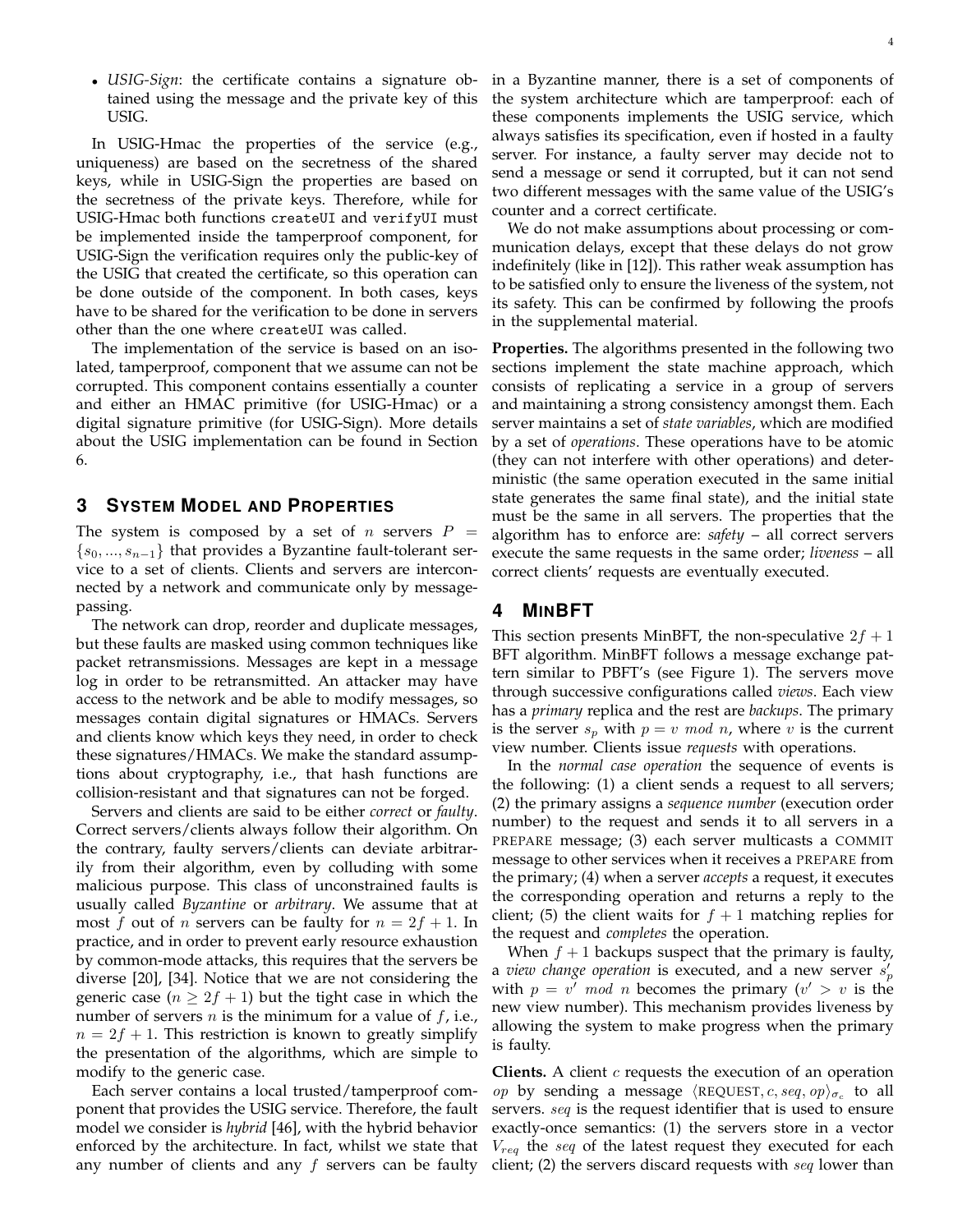

Figure 1. Message patterns of PBFT and MinBFT.

twice), and any requests received while the previous one is being processed. Requests are signed with the private key of the client. Requests with an invalid signature  $\sigma_c$  are  $\mathbf{S}$   $\mathbf{S}$   $\mathbf{S}$   $\mathbf{S}$   $\mathbf{S}$   $\mathbf{S}$   $\mathbf{S}$   $\mathbf{S}$   $\mathbf{S}$   $\mathbf{S}$   $\mathbf{S}$   $\mathbf{S}$   $\mathbf{S}$   $\mathbf{S}$   $\mathbf{S}$   $\mathbf{S}$   $\mathbf{S}$   $\mathbf{S}$   $\mathbf{S}$   $\mathbf{S}$   $\mathbf{S}$   $\mathbf{S}$   $\mathbf{S}$   $\mathbf{S}$   $\mathbf{$ for  $f + 1$  replies  $\langle$ REPLY, s, seq, res $\rangle$  from different servers s with matching results res, which ensures that at least sequ simply discarded. After sending a request, the client waits not receive enough replies during a time interval read in the latest executed (to avoid executing the same request one reply comes from a correct server. If the client does its local clock, it resends the request. In case the request has already been processed, the servers resend the cached reply.

**Servers: normal case operation.** The core of the algorithm executed by the servers is the PREPARE and COMMIT Server 1986 - 1986 - 1986 - 1986 - 1986 - 1986 - 1986 - 1986 - 1986 - 1986 - 1986 - 1986 - 1986 - 1986 - 1986 communication steps, not three like PBFT or A2M-PBFT-EA. When the primary receives a client request, it uses a message processing (see Figure 1). MinBFT has only two PREPARE message to multicast the request to all servers. The main role of the primary is to assign a *sequence number* to each request. This number is the counter value returned by the USIG service in the unique identifier UI. These numbers are sequential while the primary does not change, but not when there is a view change, an issue that we discuss later.

The basic idea is that a request  $m$  is sent by the primary  $s_i$  to all servers in a message  $\langle$ PREPARE,  $v, s_i, m, UI_i \rangle$ , and each server  $s_i$  resends it to all others in a message  $\langle$  COMMIT,  $v, s_j, s_i, m, UI_i, UI_j \rangle$ , where  $UI_j$  is obtained by calling createUI. Each message sent, either a PREPARE or a COMMIT, has thus a unique identifier  $UI$  obtained by calling the createUI function, so no two messages can have the same identifier. Servers check if the identifiers of the messages they receive are valid for these messages, using the verifyUI function.

If a server  $s_k$  did not receive a PREPARE message but received a COMMIT message with a valid identifier generated by the sender, then it sends its COMMIT message. This can happen if the sender is faulty and does not send the PREPARE message to server  $s_k$  (but sends it to other servers), or if the PREPARE message is simply late and is received after the COMMIT messages. A request m is *accepted* by a server following the algorithm if the server receives  $f+1$  valid COMMIT messages from different servers for m.

This core algorithm has to be enhanced to deal with certain cases. A correct server  $s_i$  multicasts a COMMIT message in response to a message  $\langle \texttt{PREPARE}, v, s_i, m, \textit{UI}_i \rangle$ only if three additional conditions are satisfied: (1)  $v$  is the current view number on  $s_j$  and the sender of the PREPARE message is the primary of  $v$  (only the primary

e a valid signature produced by the requesting client (to  $cv' = cv - 1$ , where cv is the counter value in  $UI_i$  (to a vand signature produced by the requesting energy (to<br>prevent a faulty primary from forging requests); and can send PREPARE messages); (2) the request  $m$  contains (3)  $s_j$  already accepted request m' with counter value prevent a faulty primary from creating "holes" in the sequence of messages). This last condition ensures that not only the requests are *executed* in the order defined by the counter of the primary, but also that they are *accepted* in that same order. Therefore, when a request is accepted it can be executed immediately (there is never the necessity of waiting for requests with lower numbers). The only exception is that if the server is faulty it can "order" the same request twice. So, when a server accepts a request, it first checks in  $V_{req}$  if the request was already executed and executes it only if not.

This message ordering mechanism imposes a FIFO order that is also enforced to other messages (in the view change operation) that also take a unique identifier UI: no correct server processes a message  $\langle ..., s_i, ..., U_i, ...\rangle$  sent by any server  $s_i$  with counter value cv in  $UI_i$  before it has processed message  $\langle ..., s_i, ... U I_i', ...\rangle$  sent by  $s_i$  with counter value  $cv - 1$ . To enforce this property, each server keeps a vector  $V_{acc}$  with the highest counter value  $cv$ it received from each of the other servers in PREPARE, COMMIT, CHECKPOINT or VIEW-CHANGE messages. The FIFO order does not impose that the algorithm works in lockstep, i.e, the primary can send many PREPARE messages but all servers will accept the corresponding requests following the sequence order assigned by the primary.

FIFO order is needed to complement the use of unique identifiers in preventing duplicity. These identifiers alone do not prevent duplicity because a faulty server can send inconsistent messages to different servers, even if with different identifiers. By processing messages in the FIFO order indicated by the counters, all correct servers process the messages sent by the faulty server in the same order, or stop processing them if they do not receive one of them, thus preventing duplicity.

**Servers: garbage collection and checkpoints.** Messages sent by a server are kept in a message log in case they have to be resent. To discard messages from this log, MinBFT uses a garbage collection mechanism based on checkpoints, similar to PBFT's.

Servers generate checkpoints periodically when a request sequence number (the counter value in the UI produced by the primary) is divisible by the constant  $cp$  (checkpoint period). After the server  $s_j$  produces the checkpoint it multicasts  $\langle$ CHECKPOINT,  $s_i$ ,  $UI_{latest}$ ,  $d$ ,  $UI_i$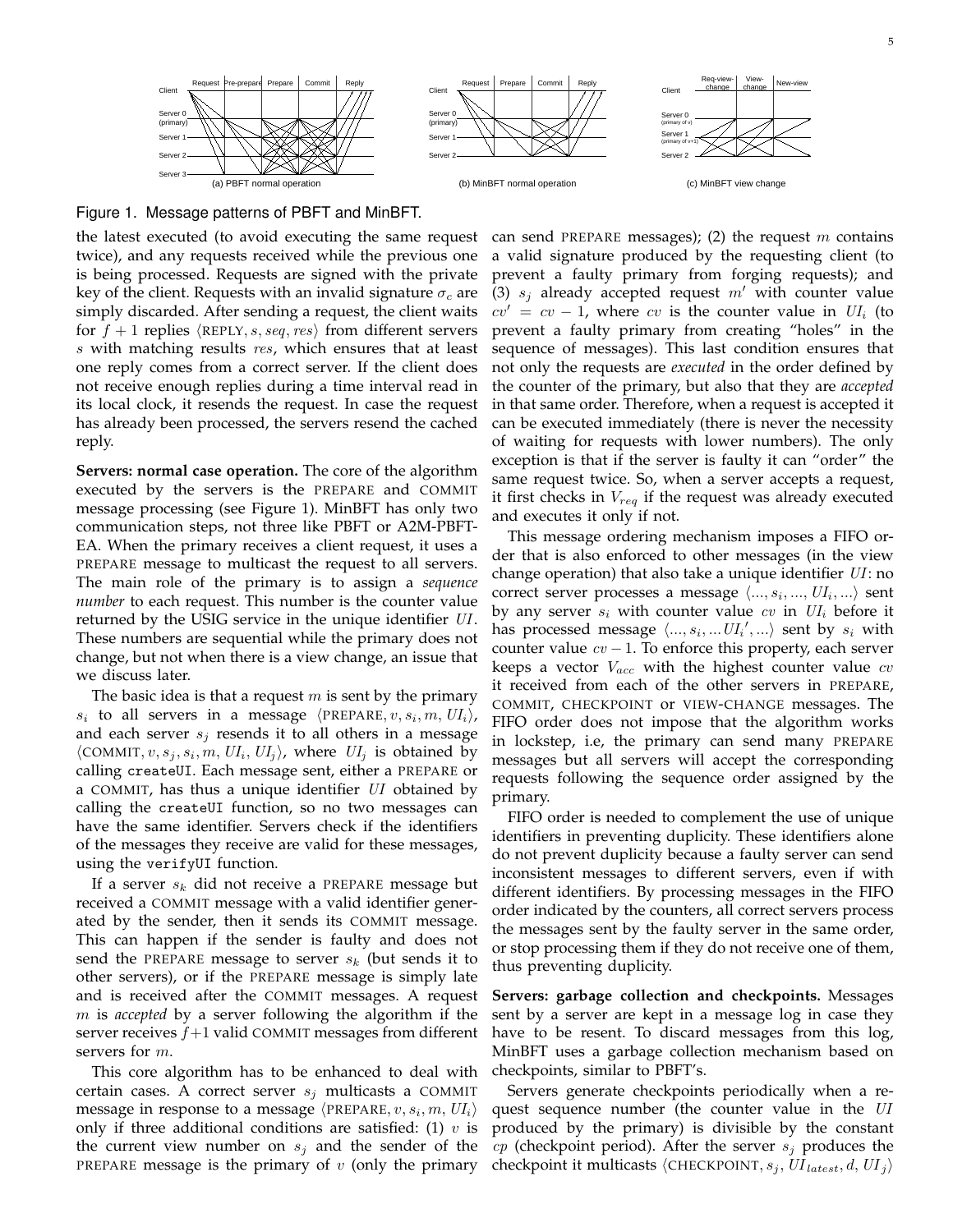where  $UI_{latest}$  is the unique identifier of the latest executed request, d is the hash of the server's state and  $UI<sub>j</sub>$  is obtained by calling createUI for the checkpoint message itself. A server considers that a checkpoint is *stable* when it receives  $f+1$  CHECKPOINT messages signed by different replicas with the same  $UI_{\text{lates}}$  and d. We call this set of messages a *checkpoint certificate*, which proves that the server's state was correct until that request execution. Therefore, the replica can discard all entries in its log with sequence number less than the counter value of  $UI_{\text{lates}}$ .

The checkpoint is used to limit the number of messages in the log. We use two limiters: the low water mark  $(h)$ and the high water mark  $(H)$ . The low water mark is the sequence number of the latest stable checkpoint. Replicas discard received messages with the counter value less than h. The high water mark is  $H = h + L$  where L is the maximum size of the log. Replicas discard received messages with the counter value greater than H. This mechanism is for a single view. When there is a view change, a new checkpoint is generated and the log is cleaned.

**Servers: view change operation.** In normal case operation, the primary assigns sequence numbers to the requests it receives and multicasts these numbers to the backups using PREPARE messages. This algorithm strongly constrains what a faulty primary can do: it can not repeat or assign arbitrarily higher sequence numbers. However, a faulty primary can still prevent progress by not assigning sequence numbers to some requests, or even to any requests at all.

When the primary is faulty, a *view change* has to be executed and a new primary chosen. View changes are triggered by timeout. When a backup receives a request from a client, it starts a timer that expires after  $T_{exec}$ . When the request is accepted, the timer is stopped. If the timer expires, the backup suspects that the primary is faulty and starts a view change.

The view change operation is represented in Figure 1. When a timer in backup  $s_i$  times-out,  $s_i$  sends a message  $\langle$ REQ-VIEW-CHANGE,  $s_i, v, v' \rangle$  to all servers, where v is the current view number and  $v' = v + 1$  the new view number<sup>3</sup>.

When a server  $s_i$  receives  $f + 1$  REQ-VIEW-CHANGE messages, it moves to view  $v + 1$  and multicasts (VIEW-CHANGE,  $s_i, v', C_{latest}, O, UI_i$ , where  $C_{latest}$  is the latest stable checkpoint certificate and  $\hat{O}$  is a set of all messages sent by the replica since the latest checkpoint was generated (PREPARE, COMMIT, VIEW-CHANGE and NEW-VIEW messages). At this point, that replica stops accepting messages for  $v$ .

The VIEW-CHANGE message takes a unique identifier  $UI_i$  obtained by calling createUI. The objective is to prevent faulty servers from sending different VIEW-CHANGE messages with different  $C_{latest}$  and O to different subsets of the servers, leading to different decisions on which was the last request of the previous view. Faulty servers still

can do it, but they have to assign different UI identifiers to these different messages, which will be processed in order by the correct servers, so all will take the same decision on the last request of the previous view. Correct servers only consider  $\langle$  VIEW-CHANGE,  $s_i, v', C_{lates}, O, UI_i \rangle$  messages that are consistent with the system state: (1) the checkpoint certificate  $C_{latest}$  contains at least  $f+1$  valid UI identifiers; (2) the counter value  $(cv_i)$  in  $UI_i$  is  $cv_i = cv+1$ , where  $cv$  is the highest counter value of the  $UIs$  signed by the replica in  $O$ ; if  $O$  is empty the highest counter value will be the  $UI$  in  $C_{latest}$  signed by the replica when it generated the checkpoint; and (3) there are no holes in the sequence number of messages in O.

When the new primary for view  $v'$  receives  $f + 1$ VIEW-CHANGE messages from different servers, it stores them in a set  $V_{vc}$ , which is the *new-view certificate*.  $V_{vc}$ must contain all requests accepted since the previous checkpoint, and can also include requests that only were prepared. In order to define the initial state for  $v'$ , the primary of this view uses the information in the  $C_{\text{lates}t}$ and  $O$  fields in the VIEW-CHANGE messages to define  $S$ , which is the set of requests that were prepared/accepted since the checkpoint. To compute  $S$ , the primary starts by selecting the most recent (valid) checkpoint certificate received in VIEW-CHANGE messages. Next, it picks in VIEW-CHANGE messages the requests in  $O$  sets with  $UI$ counter values greater than the UI counter value in the checkpoint certificate.

After this computation, the primary multicasts a message  $\langle$ NEW-VIEW,  $s_i, v', V_{vc}, S, \bar{U}I_i \rangle$ . When a replica receives a NEW-VIEW message it verifies if the *new-view certificate* is valid. All replicas also verify if S was computed properly doing the same computation as the primary. A replica begins the new view  $v^{\prime}$  after all requests in  $S$  that have not been executed before are executed. If a replica detects that there is a hole between the sequence numbers of the latest request that it executed and of the first request in S, it requests to other replicas the commit certificates of the missing requests to update its state. If due to the garbage collection the other replicas have deleted these messages, there is a state transfer (using the same protocol of PBFT).

In previous BFT algorithms, requests are assigned with sequential execution order numbers even when there are view changes. This is not the case in MinBFT as the sequence numbers are provided by a different tamperproof component (or USIG service) for each view. Therefore, when there is a view change the first sequence number for the new view has to be defined. This value is the counter value in the unique identifier  $UI_i$  in the NEW-VIEW message plus one. The next PREPARE message sent by the new primary must follow the  $UI_i$  in the NEW-VIEW message.

When a server sends a VIEW-CHANGE message, it starts a timer that expires after  $T_{vc}$  units of time. If the timer expires before the server receives a valid NEW-VIEW message, it starts another view change for view  $v + 2^{-4}$ . If

<sup>3.</sup> It seems superfluous to send v and  $v' = v + 1$  but in some cases the next view can be for instance  $v' = v + 2$ .

<sup>4.</sup> But the previous view is still  $v$ . Recall the previous footnote about REQ-VIEW-CHANGE messages.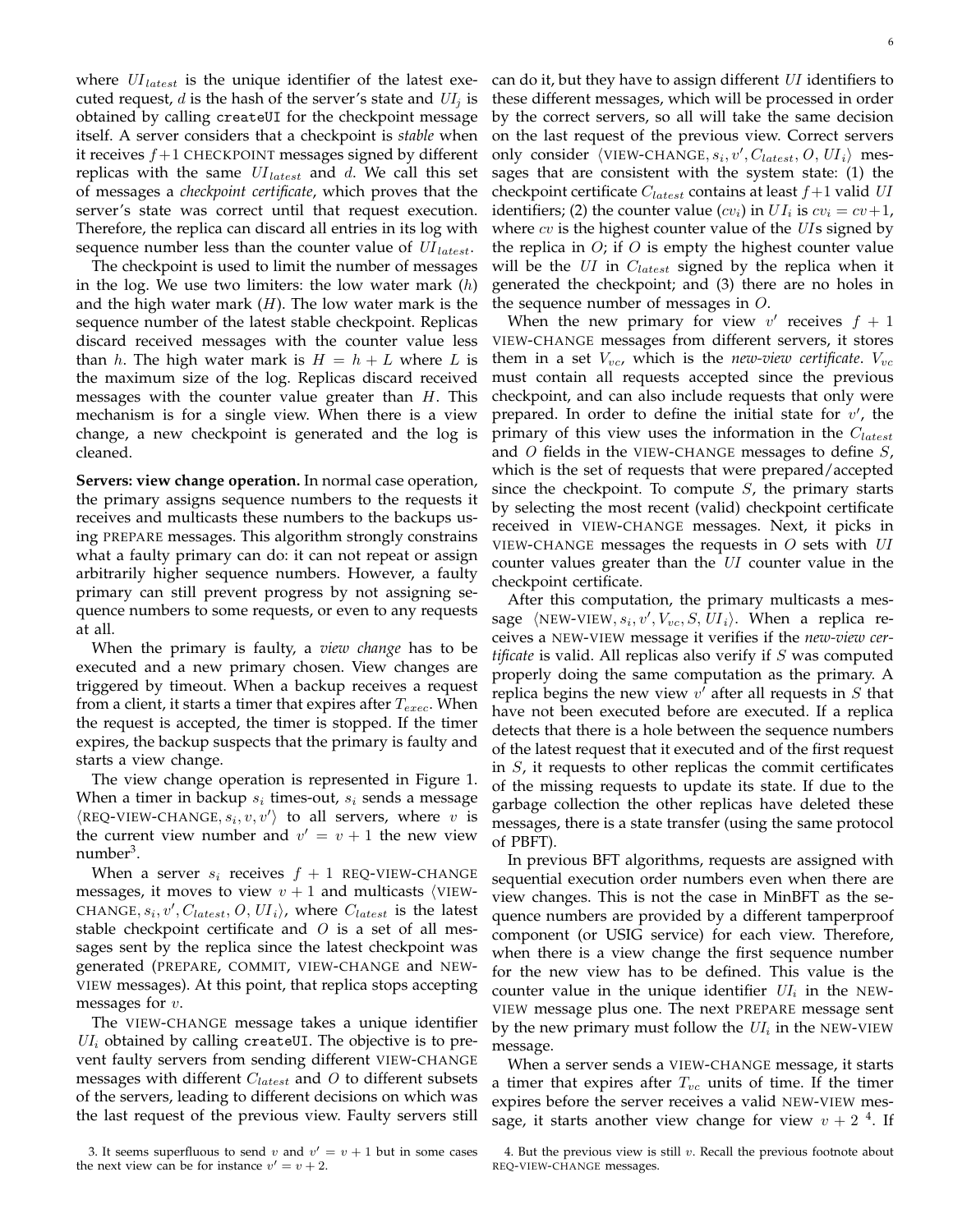

#### Figure 2. MinZyzzyva basic operation.

additional view changes are needed, the timer is multiplied by two each time, increasing exponentially until a new primary responds. The objective is to avoid timer expirations forever due to long communication delays.

The complete proof of correctness of the algorithm can be found in the supplemental material.

## **5 MINZYZZYVA**

This section presents the second BFT algorithm of the paper, MinZyzzyva. This algorithm has characteristics similar to the previous one, but needs one communication step less in nice executions because it is speculative. MinZyzzyva is a modified version of Zyzzyva, the first speculative BFT algorithm [26].

The idea of *speculation* is that servers respond to clients' requests without first agreeing on the order in which the requests are executed. They optimistically adopt the order proposed by the primary server, execute the request, and respond immediately to the client. This execution is speculative because that may not be the real order in which the request should be executed. If some servers become inconsistent with the others, clients detect these inconsistencies and help (correct) servers converge on a single total order of requests, possibly having to rollback some of the executions. Clients only rely on responses that are consistent with this total order.

MinZyzzyva uses the USIG service to constrain the behavior of the primary, allowing a reduction of the number of replicas of Zyzzyva from  $3f + 1$  to  $2f + 1$ , preserving the same safety and liveness properties.

**Gracious execution.** This is the optimistic mode of the algorithm. It works essentially as follows: (1) A client sends a request in a REQUEST message to the primary  $s_p$ . (2) The primary receives the request, calls createUI to assign it a unique identifier  $UI_p$  containing the sequence number (just like in MinBFT), and forwards the request and  $UI<sub>p</sub>$  to other servers. (3) Servers receive the request, verify if  $UI_p$  is valid and if it comes in FIFO order, assign another unique identifier  $UI<sub>s</sub>$  to the request, speculatively execute it, and send the response in a RESPONSE message to the client (with the two UI identifiers). (4) The client gathers the replies and only accepts messages with valid  $UI<sub>p</sub>$  and  $UI<sub>s</sub>$ . (5) If the client receives  $2f + 1$  matching responses, the request completes and the client delivers the response to the application.

Notice that  $2f + 1$  are all the servers. This is a requirement for MinZyzzyva to do gracious execution, just like it was for Zyzzyva. Clients and servers use request identifiers (seq) to ensure exactly-once semantics, just like in MinBFT (seq of the latest request executed of each client 7

is stored in vector  $V_{req}$ ). The client only accepts replies that satisfy the following conditions: (1) contain  $UI_p$  and  $UI_s$ that were generated for the client request; and (2) contain a  $UI<sub>p</sub>$  that is valid and that is the same in all replies. Clients do not need to keep information about the servers' counter values.

A replica may only accept and speculatively execute requests following the primary sequence number order (FIFO order), but a faulty primary can introduce holes in the sequence number space. A replica detects a hole when it receives a request with the counter value  $cv$  in the primary's UI, where  $cv > max_{cv}+1$  and  $max_{cv}$  is the counter value of the latest request received. In this situation, it sends to the primary a  $\langle$ FILL-HOLE,  $s_i$ ,  $v'$ ,  $max_{cv} + 1$ ,  $cv$ message and starts a timer. Upon receiving a FILL-HOLE message the primary sends all requests in the interval reported by the replica. The primary ignores FILL-HOLE messages of previous views. If the replica's timer expires without it having received a reply from the primary, it multicasts the FILL-HOLE message to the other replicas and also requests a view change by sending REQ-VIEW-CHANGE message (just like Zyzzyva).

**Non-gracious execution.** If the network is slow or one or more servers are faulty, the client may never receive matching responses from all  $2f + 1$  servers. When a client sends a request it sets a timer. If this timer expires and it has received between  $f + 1$  and  $2f$  matching responses, then it sends a COMMIT message containing a *commit certificate* with these responses (with the  $UI_p$  and  $UI_s$ identifiers) to all servers. A commit certificate is thus composed by  $f+1$  matching responses from  $f+1$  different servers. These certificates can be (1) sent by a client in the non-gracious execution, (2) obtained when a view change occurs (below) or (3) obtained from a set of  $f+1$  matching checkpoints (below).

When a correct server receives a valid commit certificate from a client, it acknowledges with a LOCAL-COMMIT message. Servers store in a vector  $V_{acc}$  the highest received counter value of the other servers (that come in the UI identifiers). With the  $UI<sub>p</sub>$  and  $UI<sub>s</sub>$  in the COMMIT message, the servers update their vector values<sup>5</sup>. The client resends the COMMIT message until it receives the corresponding LOCAL-COMMIT messages from  $f + 1$  servers. After that, the client considers the request completed and delivers the reply to the application. The system guarantees that even if there is a view change, all correct servers execute the request at this point.

If the client receives less than  $f + 1$  matching responses then it sets a second timer and resends the request to all servers. If a correct server receives a request that it has executed, it resends the cached response to the client. Otherwise, it sends the request to the primary and starts a timer. If the primary replies before the timeout, the server executes the request. If the timer expires before the primary sends a reply, the server initiates a view change.

<sup>5.</sup> Notice that the COMMIT messages do not contain the message history (as in Zyzzyva [26]), since the validity of  $UI_p$  requires that the operations were executed in order.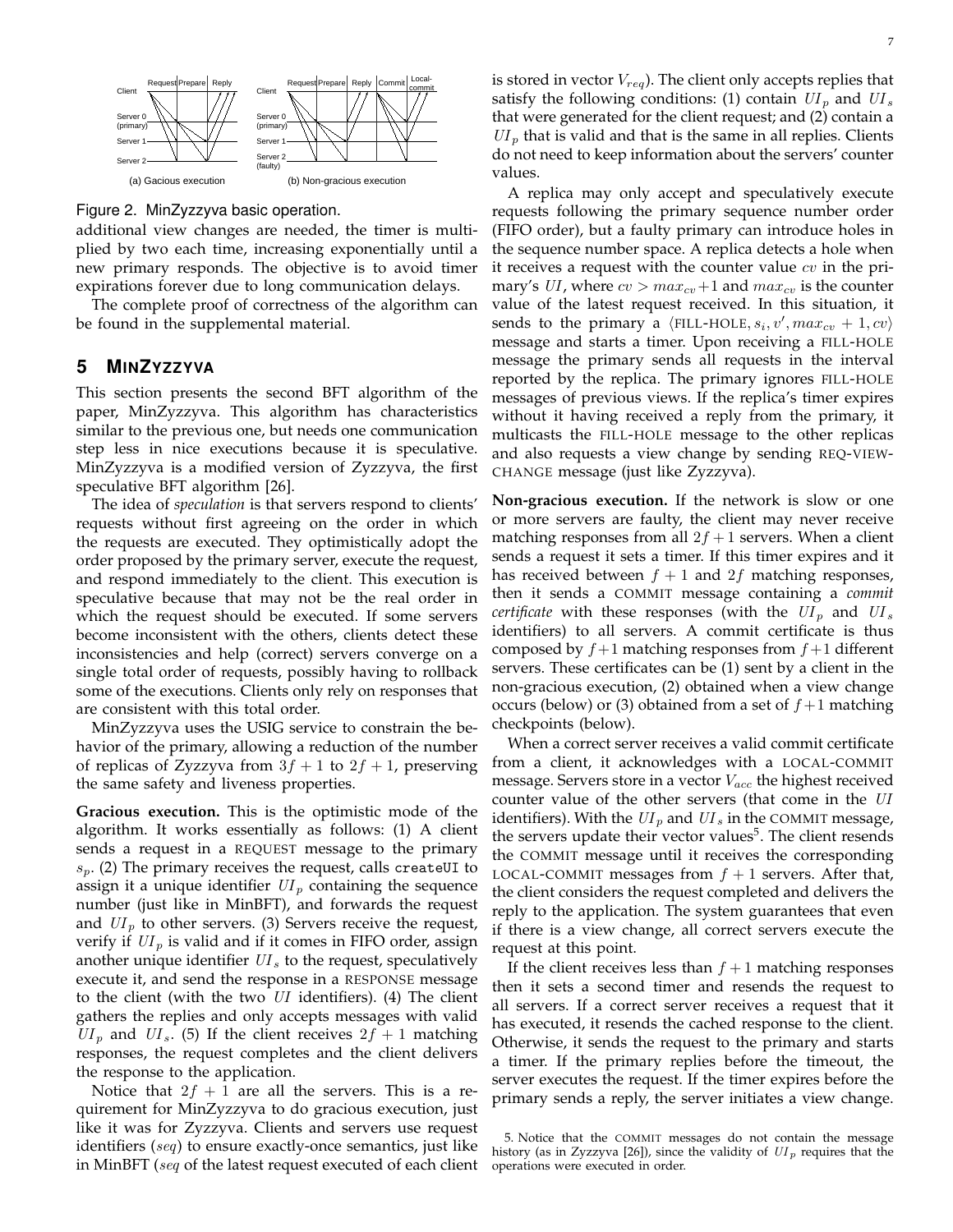Using the USIG service, it is not possible to generate the same identifier for two different messages. A faulty primary can try to cause the re-execution of some requests by assigning it two different UI identifiers. However the servers detect this misbehavior using the clients' seq identifier in the request and do not do the second execution, just like in MinBFT $^6$ .

**Garbage collection and checkpoints.** Like in Zyzzyva, the properties ensured by MinZyzzyva are defined in terms of histories. Each server in MinZyzzyva maintains an ordered *history* of the requests it has executed. Part of that history, up to some request, is said to be *committed*, while the rest is *speculative*. A prefix of the history is committed if the server has a commit certificate to prove that a certain request was executed with a certain sequence number.

Like in MinBFT, replicas generate checkpoints periodically, when the counter value in a UI generated by the primary is divisible by constant  $cp$ . After the replica  $s_i$  produces the checkpoint, it multicasts  $\langle$ CHECKPOINT,  $s_j$ ,  $UI_i$ ,  $d$ ,  $UI_j$  where  $UI_i$  is the unique identifier of the latest executed request,  $d$  is the digest of the current replica's state and  $UI<sub>j</sub>$  is obtained by calling createUI for the checkpoint message itself. A replica considers that a checkpoint is stable when it receives  $f + 1$  CHECKPOINT messages with valid UI identifiers from different replicas with the same  $UI_i$  and d. Then all messages executed before  $UI_i$  are removed from the log.

**View change.** The view change operation works essentially as MinBFT's but MinZyzzyva weakens the condition under which a request appears in the new view message. When a server  $s_i$  suspects that the primary is faulty it sends a  $\langle$ REQ-VIEW-CHANGE,  $s_i, v, v' \rangle$  message. When a server receives  $f + 1$  REQ-VIEW-CHANGE messages, it multicasts a  $\langle$ VIEW-CHANGE,  $s_i, v', C_{latest}, O, UI_i \rangle$ , where  $C_{\text{latest}}$  is the latest commit certificate collected by the replica and O is a set of ordered requests since  $C_{\text{lates}t}$ that were executed by the replica. Each ordered request has  $UI_p$  signed by the primary and  $UI_i$  signed by the replica during the request execution. At this point, the replica stops accepting messages other than CHECKPOINT, VIEW-CHANGE and NEW-VIEW.

Correct servers evaluate VIEW-CHANGE messages and the new primary build NEW-VIEW messages exactly as in MinBFT. When a replica receives a NEW-VIEW message it verifies if the *new-view certificate* is valid. Replicas consider a valid NEW-VIEW message equivalent to a commit certificate.

This algorithm strongly constrains what a faulty primary can do since it can not repeat or assign arbitrarily high sequence numbers. However, due to the speculative nature of MinZyzzyva, in some cases servers may have to *rollback* some executions. This can happen after a view change when the new primary does not include in the NEW-VIEW message some operations that were executed by less than  $f$  servers. This can only happen for operations that do not have a commit certificate; therefore, the client

6. Therefore Zyzzyva's *proof of misbehavior* [26] is not needed in MinZyzzyva.

also received neither  $2f + 1$  RESPONSE messages nor  $f + 1$ LOCAL-COMMIT messages, and thus the operations did not complete. Rollback is an internal server operation and does not involve the USIG service (there is no rollback of the counter). As mentioned before, the NEW-VIEW message is equivalent to a commit certificate, so operations that were rolled back by a replica will not appear in the next view changes or checkpoint messages.

The complete proof of correctness of the algorithm can be found in the supplemental material.

#### **6 IMPLEMENTATION**

We implemented the prototypes for both MinBFT and MinZyzzyva in Java. We chose Java for three reasons. First, we expect that avoiding bugs and vulnerabilities will be more important than performance in most BFT deployments, and Java offers features like sandboxing, type safety and memory safety that can make a BFT implementation more dependable. The second reason is to improve the system portability, making it easier to get deployed in different environments. Finally, we want to show that an optimized BFT Java prototype can have performance that is competitive with C implementations such as PBFT in terms of throughput.

The prototypes were implemented for scalability, i.e., for delivering a throughput as high as possible when receiving requests from a large number of clients. To achieve this goal, we built a scalable event-driven I/O architecture (which can be seen as a simpler version of SEDA [47]) and implemented an adaptive batching algorithm and window congestion control similar to the one used in PBFT (the algorithm can run a pre-configured maximum number of parallel agreements; messages received when there are no slots for running agreements are batched in the next agreement possible). Other common BFT optimizations [12] such as making agreements over the request hashes instead of the entire requests, and using authenticators were also employed in our prototypes. Additionally, we used recent Java features such as nonblocking I/O and the concurrent API (from packages java.nio and java.util.concurrent). Finally, we used TCP sockets.

**Options for implementing the tamperproof component.** Several options have been discussed in papers about the TTCB [16] and A2M [13]. The TTCB [16] can be seen as one of the earlier attempts at achieving isolation between general host services (including operating system) and a security kernel hosting trustworthy services. A2M [13] is another such example.

The main difficulty being the isolation of the service from the rest of the system, virtualization comes in as a very interesting solution, because a hypervisor provides isolation between a set of virtual machines with their own operating system. Examples include Xen [5] and other more security-related technologies like Terra [22], Nizza [43], and VM-FIT [38].

AMD's Secure Virtual Machine (SVM) architecture [1] and Intel's Trusted Execution Technology (TXT) [24] are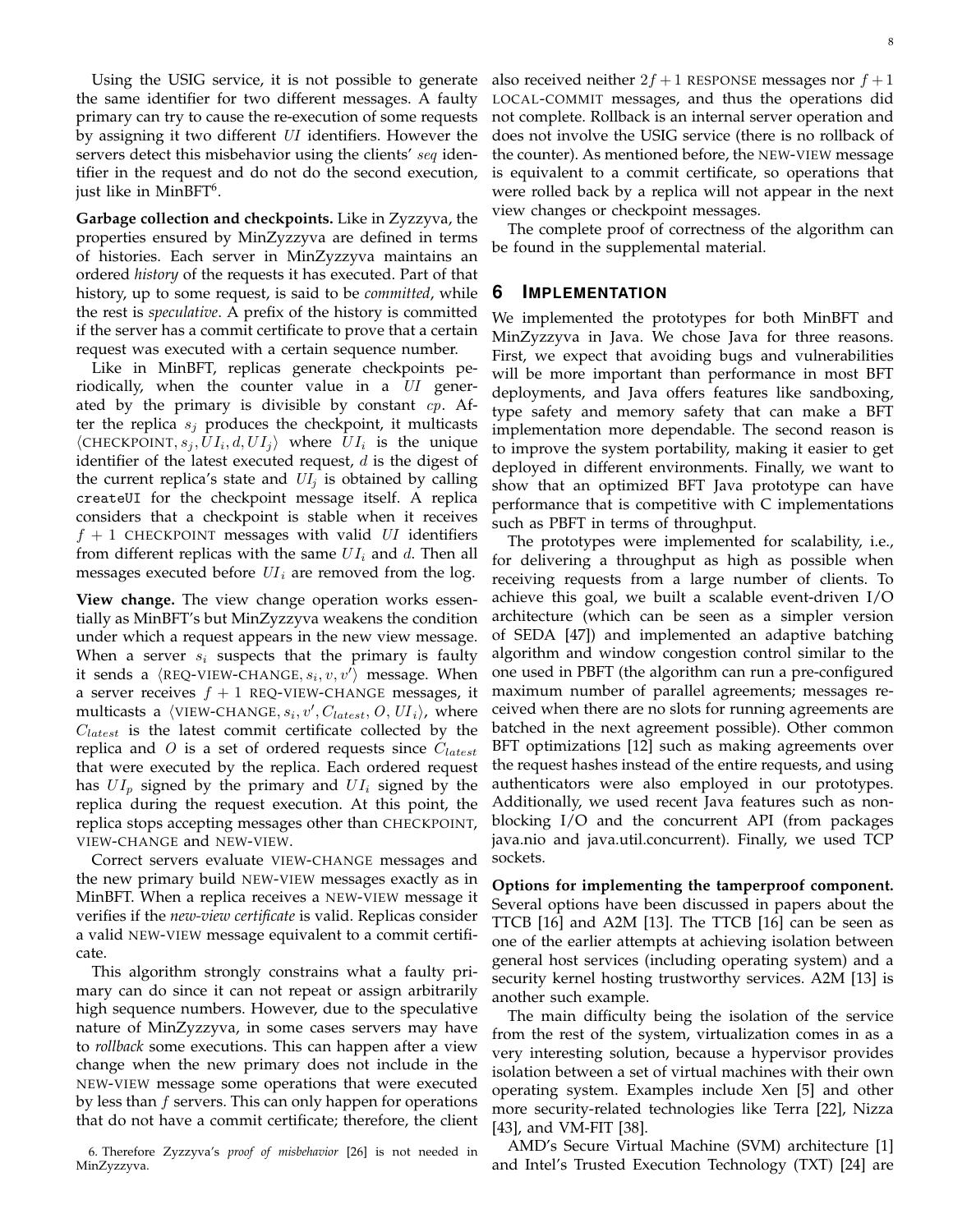recent technologies that provide a hardware-based solution to launch software in a controlled way, allowing the enforcement of certain security properties. Flicker explores these technologies to provide a minimal trusted execution environment, i.e., to run a small software component in an isolated way [33]. Flicker and similar mechanisms can be used to implement the USIG service.

**Implementing USIG-Sign with the TPM.** As mentioned before, the simplicity of the USIG service allows it to be implemented with the Trusted Platform Module (TPM). More precisely, USIG-Sign can be implemented using TPMs compliant with the Trusted Computing Group (TCG) 1.2 specifications [36], [37].

TPMs have the ability to sign data using the private key of an attestation identity key pair (private AIK) that never exits the TPM, thus it can serve as the private key of the USIG service (the corresponding public keys have to be distributed by all servers). Furthermore, TPMs of version 1.2 provide a 32-bit *monotonic counter* on which only two commands can be executed: TPM\_ReadCounter (returns the counter value), TPM\_IncrementCounter (increments the counter and returns the new value).

The idea is to implement createUI in a way that the TPM produces a certificate containing not only a signature obtained using the message and the private key of this USIG (like before), but also a reading of the counter and a proof that is was incremented. This idea is implemented using the TPM's *transport command suite*. Each call to createUI involves a communication session between the USIG software library and the local TPM. During this session a sequence of TPM commands are issued, a log of the commands is kept, a hash of this log is obtained, and a digital signature of this hash (with the private AIK) is obtained. The certificate is composed by the signature plus the log, which must contain a call to TPM\_IncrementCounter to be considered valid.

If two applications need to use BFT replication in the same set of servers and they can not share the same replication service, two USIG service instances are needed per machine. This is not a limitation because with a softwareimplemented USIG it is simple to implement several USIG services. For a hardware-implemented USIG, it is possible <sup>the th</sup> to use a virtualized TPM [7], so our service can also be used by several replicated services with a single instance of the hardware.  $\ddot{\phantom{1}}$ 

**Implementations of the USIG service** Our algorithm implementations access the USIG service through a small abstract Java class that was extended to implement the  $Sien(RSA)$ . VM-Hmac. VM several versions of USIG. In all these versions the fundamental idea was to isolate the service from the rest of the system but the levels of isolation obtained are different (see Figure 3):

• *Non-secure USIG*: The non-secure version of USIG (NS) is a simple class that provides methods to increment a counter and return its value together with a signature. This version of the USIG service is not a) expansion of the vector of the securities is the securities of the securities of the securities of the securities of the securities of the securities of the securities of the securities of the securities of the securiti adversary that controls the machine. The practical interest of this version is to allow us to understand what would be the performance of our algorithms if the time of accessing the USIG service was 0.

- *VM-based USIG:* This version runs the USIG service as a process in a virtual machine (VM) different from the one in which the normal system (operating system, algorithm code) runs. In each system replica we use the Xen hypervisor [5] to isolate the replica process and the USIG service. The replica with the algorithm code runs on *domain1*, which is connected to the network and contains all untrusted software. The USIG service (a hundred lines of Java code plus the crypto lib) runs on *domain0*, which is not connected to the network and contains as little services as possible. The communication between the replica process and the USIG service is done using sockets. To ensure that the counter value is kept when a replica reboots, its value should be stored in a flash memory or other high speed secondary storage (but this feature was not implemented in our prototype).
- *TPM USIG:* The TPM-based version of USIG is the most secure version of the service we have deployed so far since the service is implemented by trusted hardware, providing stronger isolation. In this version the USIG service is implemented by a thin layer of software (a function in a library) and by the TPM itself, as discussed above. The identifier generated by the service is signed using the TPM's private AIK, a RSA key with 2048-bits. We used TPM/J, an objectoriented API written in Java, to access the TPM [41].

To explore the costs associated with the authentication operations, versions NS and VM of the USIG service were implemented using several methods of authenticating an UI: NTT ESIGN with 2048-bit keys (Crypto++ lib accessed through the Java Native Interface), RSA with 1024-bit keys and SHA1 to produce HMACs (both from the Java 6 JCA default provider). Using HMAC, the servers have a shared key therefore the  $UI$  verification has to be carried out inside of the trusted service. For this reason, only MinBFT can use the USIG service implemented with HMAC (USIG-Hmac). In MinZyzzyva the client verifies if the  $UI$  is the same in all server replies, which turns impossible the use of HMACs in this algorithm in our system model (only the servers have a trusted module).

Considering the two possible implementations of the USIG service (Section 2) and the kinds of isolation that can be seen in Figure 3, we have implemented seven versions of the USIG service: NS-Hmac, NS-Sign(ESIGN), NS-Sign(RSA), VM-Hmac, VM-Sign(ESIGN), VM-Sign(RSA)



Figure 3. USIG versions: in process (Non-Secure, NS); in a virtual machine (VM); using trusted hardware (TPM).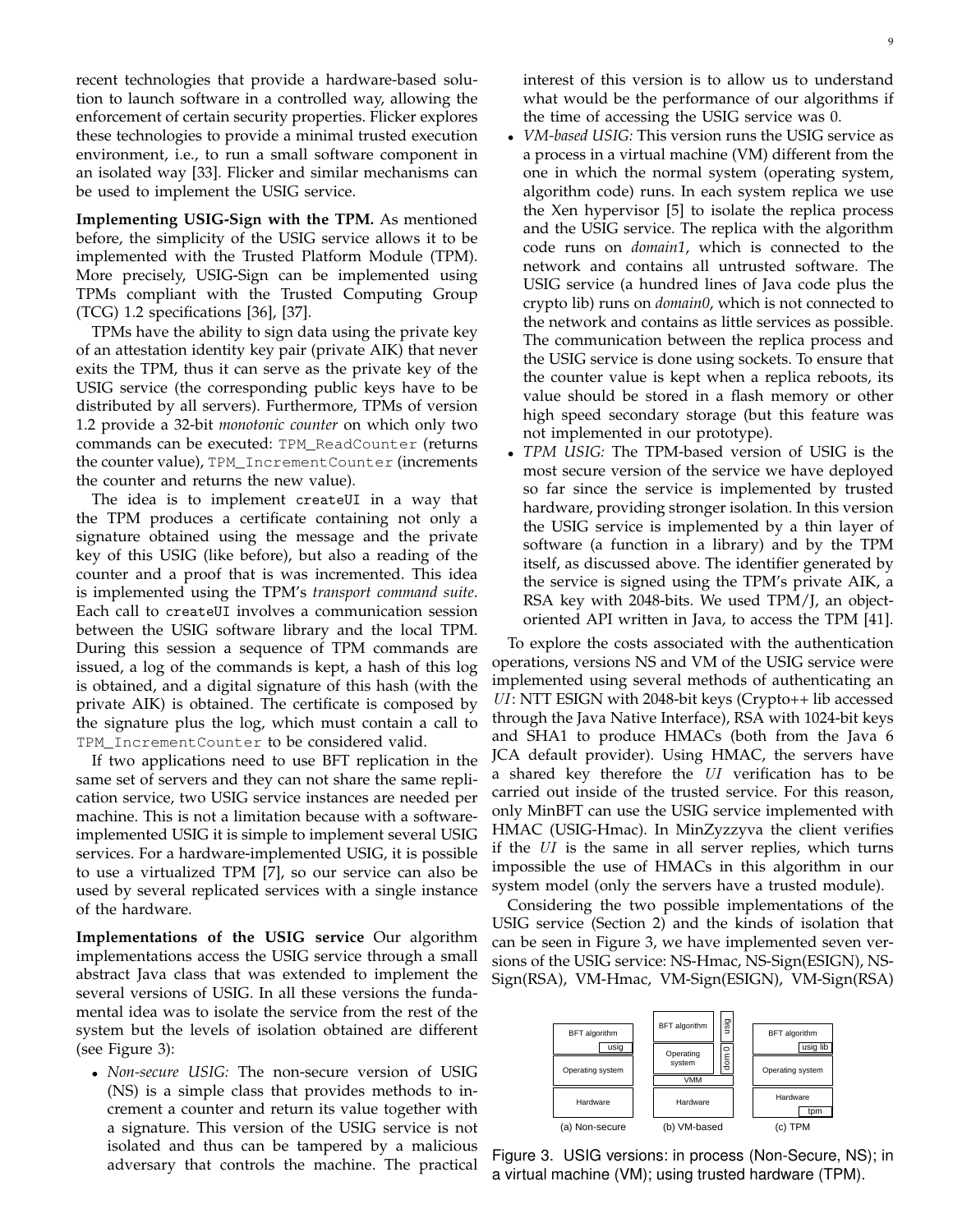and TPM.

The counter used in the NS and VM versions of the USIG has 64 bits (a Java long variable), which is enough to prevent it from burning out in less than  $2^{33}$  years if it is incremented twice per millisecond.

We assume that it is not possible to tamper with the service, e.g., decrementing the counter, but privileged software like the operating system might call the function createUI. This is a case of faulty replica as the replica deviates from the expected behavior (does not use sequential values for UI) but the service remains correct. A simple authentication mechanism is used to prevent processes other than the replica processes from accessing the service. Both, the TPM and VM-based version are able to continue to work correctly even under attacks coming from the network against the server software. However, only the version with the TPM is tolerant to a malicious administrator that manipulates the services hosted by  $f$ servers, and even this version is not tolerant to physical attacks.

#### **7 PERFORMANCE EVALUATION**

This section presents performance results of our algorithms using micro-benchmarks. We measured the latency and throughput of the MinBFT and MinZyzzyva implementations using null operations.

PBFT [12] is often considered to be the baseline for BFT algorithms, so we were interested in comparing our algorithms with the implementation available on the web<sup>7</sup>. To compare this implementation with our MinBFT and MinZyzzyva algorithms, we made our own implementation of PBFT's normal case operation in Java (JPBFT). We did not compare with the TTCB-based algorithm and A2M-PBFT-EA because their code was not available.

Unless where noted, we considered a setup that can tolerate one faulty server  $(f = 1)$ , requiring  $n = 4$  servers for PBFT and JPBFT and  $n = 3$  servers for MinBFT and MinZyzzyva. We did not explore higher values of  $f$ because increasing the number of replicas is costly (e.g., to enforce diversity), so we believe in practice  $f = 1$  will be used. We executed from 1 to 120 logical clients distributed through 6 machines. The servers and clients machines were 2.8 GHz Pentium-4 PCs with 2 GBs RAM running Sun JDK 1.6 on top of Linux 2.6.18 connected through a Dell gigabit switch. The PCs had a Atmel TPM 1.2 chip. In all experiments in which Java implementations were used, we enabled the Just-In-Time (JIT) compiler and run a warm-up phase to load and verify all classes, transforming the bytecodes into native code. All experiments run only in normal case operation, without faults and timeout expirations, which is usually considered to be the normal case. The above-mentioned batch mechanism was used.

#### **7.1 Micro-Benchmarks**

For the first part of the performance evaluation we chose the versions of MinBFT and MinZyzzyva that presented

best performance and we compared them with PBFT. We evaluated the performance of four algorithms, PBFT, JPBFT, MinBFT-Hmac and MinZyzzyva-Sign(ESIGN), on a LAN. The two last algorithms used the VM-based USIG service. We measured the latency of the algorithms using a simple service with no state that executes null operations, with arguments and results varying between 0 and 4K bytes. The latency was measured at the client by reading the local clock immediately before the request was sent, then immediately after a response was consolidated (i.e., the same response was received by a quorum of servers), and subtracting the former from the latter. Each request was executed synchronously, i.e., it waited for a reply before invoking a new operation. The results were obtained by timing 100,000 requests in two executions. The obtained latencies are averages of these two executions. The results are shown in Table 2.

| Req/Res  | <b>PBFT</b> | <b>IPBFT</b>     | MinBFT-Hmac      | MinZyzzyva-Sign  |
|----------|-------------|------------------|------------------|------------------|
| 0/0      | $0.4$ ms    | $1.8 \text{ ms}$ | $2.3 \text{ ms}$ | $2.9$ ms         |
| 4K/0     | $0.6$ ms    | $2.2 \text{ ms}$ | $2.9$ ms         | $3.1 \text{ ms}$ |
| 0/4K     | $0.8$ ms    | $2.5 \text{ ms}$ | $3.0$ ms         | $3.2 \text{ ms}$ |
| Table 2. |             |                  |                  |                  |

Latency varying request and response size for the best versions of MinBFT and MinZyzzyva, plus PBFT and JPBFT.

In this experiment, PBFT has shown the best performance of all algorithms/implementations, followed by JPBFT, MinBFT-Hmac and MinZyzzyva-Sign, which was the worse. This experiment shows clearly that our Java implementation runs an agreement much slower than the original PBFT prototype. One of the possible reasons for this is the overhead of our event-driven socket management layer that maintains several queues and event listeners to deal smoothly with a high number of connections. When compared with JPBFT, MinBFT-Hmac has a small extra cost because of the overhead to access the USIG service to create and to verify the UI. Zyzzyva is known to be faster than PBFT in most cases [26], [44], but Zyzzyva (like PBFT) uses only HMACs, while MinZyzzyva uses signatures, so MinZyzzyva ends up being slower than PBFT, JPBFT and MinBFT-Hmac.

The second part of the micro-benchmark had the objective of measuring the peak throughput of the algorithms with different loads. We ran experiments using requests and responses with 0 bytes. We varied the number of logical clients between 1 and 120 in each experiment, where each client sent operations periodically (without waiting for replies), in order to obtain the maximum possible throughput. Each experiment ran for 100,000 client operations to allow performance to stabilize, before recording data for the following 100,000 operations.

Figure 4 shows that the fewer communication steps and number of replicas in MinZyzzyva is reflected in higher throughput by achieving around 30,000 operations per second. For the same reason, the MinBFT-Hmac throughput is 10% higher than the one observed for PBFT. It is interesting to notice that the reduced number of communication steps and replicas (which reduces the quorum sizes used by the algorithms) makes the replicas process less

<sup>7.</sup> http://www.pmg.lcs.mit.edu/bft/ – the updated version that compiles with gcc4.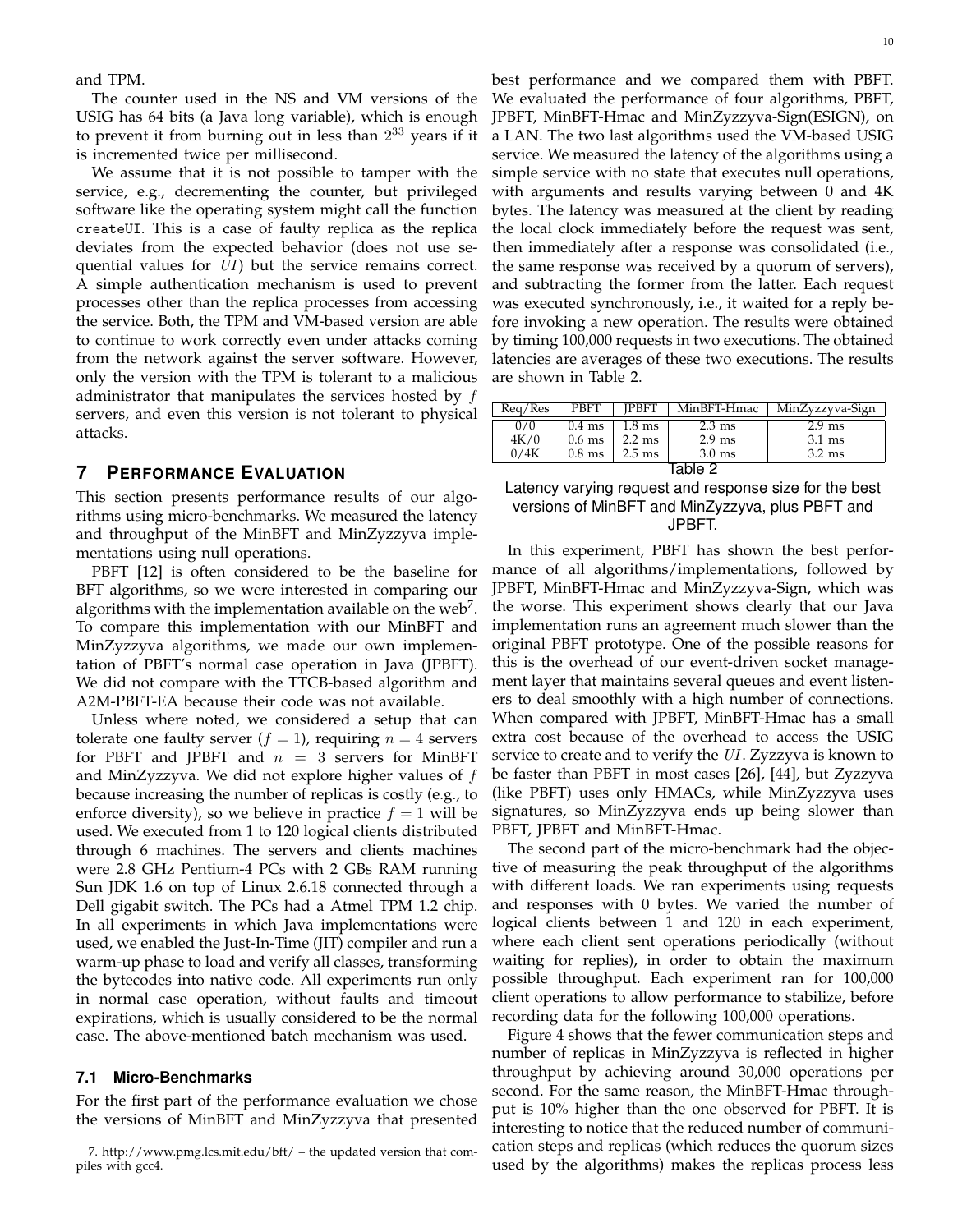

Figure 4. Peak throughput for 0/0 operations for the best versions of MinBFT and MinZyzzyva, together with PBFT and a similar Java implementation.

messages (less I/O, less HMAC verification, etc.), which increases the throughput. Due to the optimizations for scalability discussed in Section 6, JPBFT presented only 5% lower throughput when compared with the original PBFT implementation.

The throughput values in the figure together with the latency values of Table 2 show the effect of adaptive batching. The similarity on the peak throughput values is explained by the fact that, in our experiments under heavy load (e.g., 120 clients accessing the system), PBFT runs more agreements with batches of up to 70 messages while our algorithms use batches of up to 200 messages.

#### **7.2 Effects of Communication Latency**

In the third experiment we emulated WAN network delays on all links and run latency experiments to better understand how these algorithms would behave if the replicas and clients were deployed on different sites. Despite the fact that this scenario does not correspond to what is most common today (all replicas inside a data center), it makes sense if one considers the deployment of a fault independent replicated system: it can tolerate malicious attacks (such as DDoS), link failures, site misconfigurations, natural disasters and many other problems that can affect whole sites. We used *netem*<sup>8</sup> to inject delays in each machine by varying the delays between 1 and 50 ms and use a standard deviation of 10% of the injected delay. The latency was measured in the same way as in previous section. Figure 5 presents the results.

As expected, the measurements show that the latency becomes higher with larger delays. Due to the *tentative execution* optimization (described in Section 6.1 of [12]), PBFT reduces the number of communication steps from 5 to 4 communication steps, and it is reflected in the results obtained. We did not implement this optimization in JPBFT, therefore it presents the worse latency in our experiments. MinBFT and MinZyzzyva presented the best latency results when the latency is greater than 2 ms, due to their smaller number of communication steps. Surprisingly, MinBFT executes requests with almost the same



Figure 5. Latency for 0/0 operations with several link latency values.

latency as MinZyzzyva, which contradicts the theoretical number of communication steps of these algorithms: 4 and 3 respectively. The explanation for this fact highlights one interesting advantage of MinBFT when tolerating a single fault. In a setup with  $f = 1$  in which the network latency is stable, replicas receive the PREPARE and COMMIT messages from the primary almost together (the primary "sends" the PREPARE to itself and sends its COMMIT immediately). Since, the MinBFT algorithm needs only  $f + 1$  COMMIT messages to accept a request, with  $f = 1$  only two COMMITs are required. These two COMMITs would be received just after the PREPARE: one from the leader and another from the server itself. Therefore, the client request is executed soon after the PREPARE message from the primary server arrives, making MinBFT reach the latency of MinZyzzyva. In setups with  $f > 1$  this nice feature will not appear since the quorum for COMMIT acceptance should contains at least 3 replicas. Therefore, the use of small quorums can make our algorithms particularly efficient in real networks due to their large variance in link latency [25].

#### **7.3 Comparing Different USIG Versions**

To explore the different implementations of the USIG service and the computational overhead added by different cryptographic mechanisms, we measured the latency and throughput of MinBFT and MinZyzzyva with all USIG implementations in a LAN, except the TPM-based that is evaluated in the next section.

Figure 6 shows the results for our latency experiments. The signature-based versions of the algorithms add significant computational overheads when compared with HMAC-based authenticators.

| Algorithm         | createUI    | verifyUI   |  |  |
|-------------------|-------------|------------|--|--|
| Hmac (SHA1)       | $0.008$ ms  | $0.007$ ms |  |  |
| ESIGN (2048 bits) | $1.035$ ms  | $0.548$ ms |  |  |
| RSA (1024 bits)   | $10.683$ ms | $0.580$ ms |  |  |
| Table 3           |             |            |  |  |

Overhead of UI creation and verification for messages with 20 bytes (the size of request hash).

Since the algorithms require two createUI calls and one (in MinZyzzyva) or  $f+1$  (in MinBFT) verifyUI call in their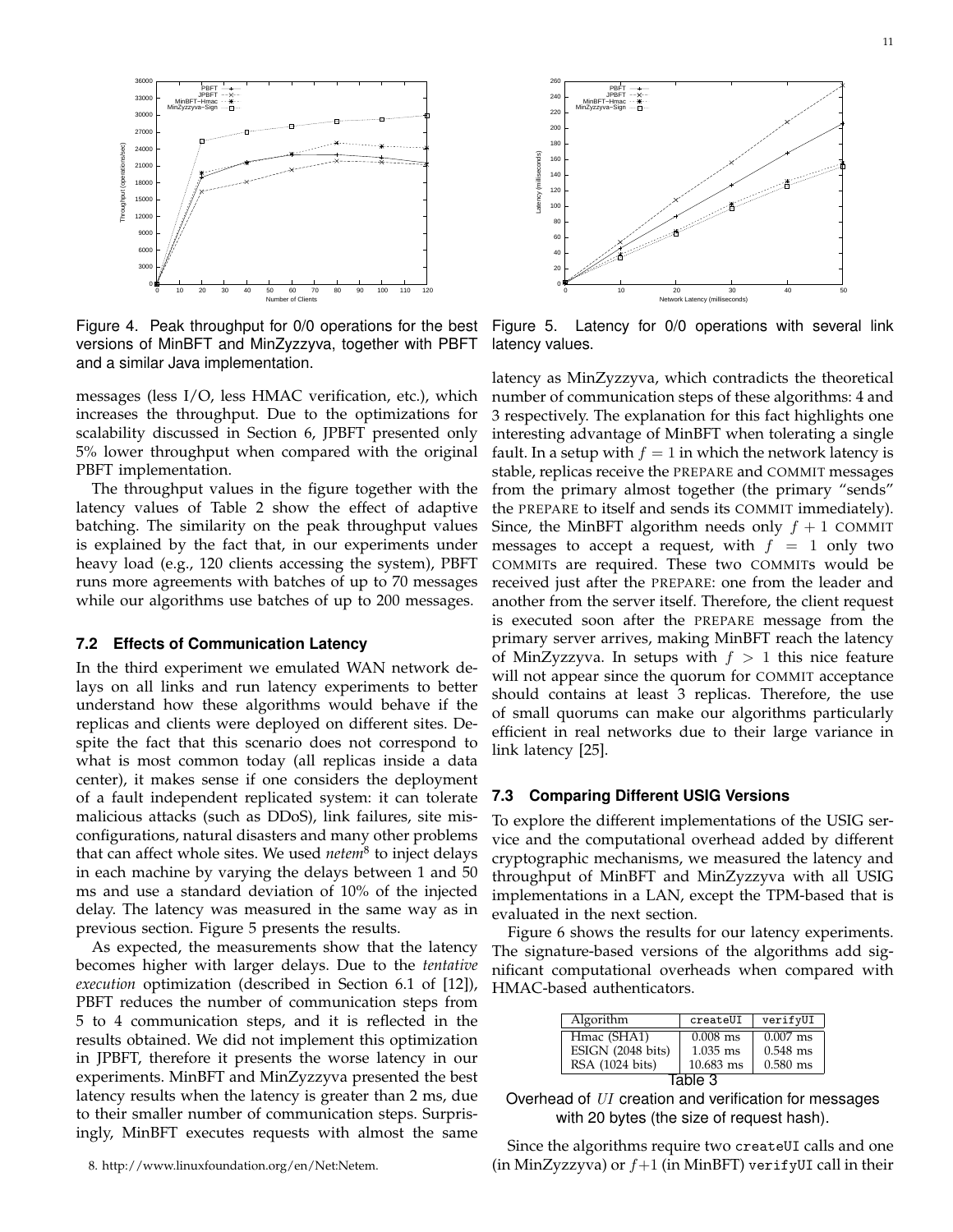

Figure 6. Latency of 0/0 operations for MinBFT and MinZyzzyva using several USIG implementations.

critical path, the algorithms latencies are very dependent of the USIG implementation. To better understand the nature of that relation, it is worth understanding the costs of the cryptography employed in these versions. Table 3 presents the latency of createUI and verifyUI on several implementations of the USIG (with has no access cost, i.e., NS versions). The data in this table explains the results observed on Figure 6: the use of ESIGN adds roughly 2.5 ms to the latency of MinBFT when compared with Hmac, while RSA adds 17.5 ms when compared with ESIGN.

Figure 7 shows the throughput of the algorithms with the different USIG implementations. The VM-based versions have throughput lower than the non-secure versions due to the overhead to access the trusted service. This difference is especially relevant when comparing the values for the VM-based MinBFT using Hmac and its corresponding Non-Secure version because the UI verification is executed inside of the trusted component.



Figure 7. Peak throughput for 0/0 operations in for MinBFT and MinZyzzyva using several USIG implementations.

This graph shows that the costs of accessing the VMbased USIG lowers the peak throughput by a factor from 6% (MinZyzzyva-Sign(ESIGN)) to 16% (MinBFT-Hmac). It shows that the VM-based isolation is a cost-effective solution in the sense that a moderate level of isolation can be obtained without losing too much performance.

## **7.4 Hardware-based USIG Performance**

Table 4 presents the latency and peak throughput of the USIG service implemented with an Atmel TPM 1.2 chip in the computer mainboard.

| Algorithm            | Latency                | Peak Throughput                |  |  |  |
|----------------------|------------------------|--------------------------------|--|--|--|
| MinBFT<br>MinZyzzyva | $1617$ ms<br>$1552$ ms | $23404$ ops/s<br>$24179$ ops/s |  |  |  |
| Table 4              |                        |                                |  |  |  |

Latency and peak throughput of MinBFT and MinZyzzyva using the TPM USIG.

The time taken by the TPM-based USIG service to run createUI is 797 ms, almost all of which is taken by the TPM to increment the counter and produce an RSA signature. In this sense, the latency values can be explained by the execution of two createUI executed in the critical path of the algorithm. The verification of a UI takes approximately 0.07 ms, since it is executed outside of the TPM, so, its effect in the latency is minimal.

The peak throughput shows that the values are not so bad if compared with the values presented in Figure 7. However, to obtain these values with TPM USIG we needed to batch a large number of requests in the PRE-PARE messages because the restriction of one increment by 3.5 seconds. The throughput is strictly dependent of the number of messages batched during this time, in our experiments we found that the peak throughput was achieved with batches with more than 20000 messages. So, the behavior of the execution of our system is: 3.5 seconds without accepting any message followed by one second accepting with more than 20000 messages, which may be unacceptable in many practical services.

There are at least two important reasons for the poor performance of the TPM USIG. The first is the maximum increment rate of the TPM monotonic counter, which makes the system able to execute one agreement (to order a batch of messages) every 3.5 seconds. The TPM specification version 1.2 defines that the monotonic counter "must allow for 7 years of increments every 5 seconds" and "must support an increment rate of once every 5 seconds" [36]. The text is not particularly clear so the implementers of the TPM seem to have concluded that the counter must not be implemented faster than once every 5 seconds approximately, while the objective was to prevent the counter from burning out in less than 7 years. The counter value has 32 bits, so it might be incremented once every 52 ms still attaining this 7-year target. Furthermore, if in a future TPM version the counter size is increased to 64 bits (as it is in our VM-based USIG), it becomes possible to increment a counter every 12 picoseconds, which will make this limitation disappear. The second reason for the poor performance we observed is the time the TPM takes to do a signature (approximately 700 ms). A first comment is that normally cryptographic algorithms are implemented in hardware to be faster, not slower, but our experiments have shown that with the TPM the opposite is true. This suggests that the performance of the TPM signatures might be much improved. We believe that it will be indeed improved with the development of new applications for the TPM. Moreover, at least Intel is much interested in developing the TPM hardware. For instance, it recently announced that it will integrate the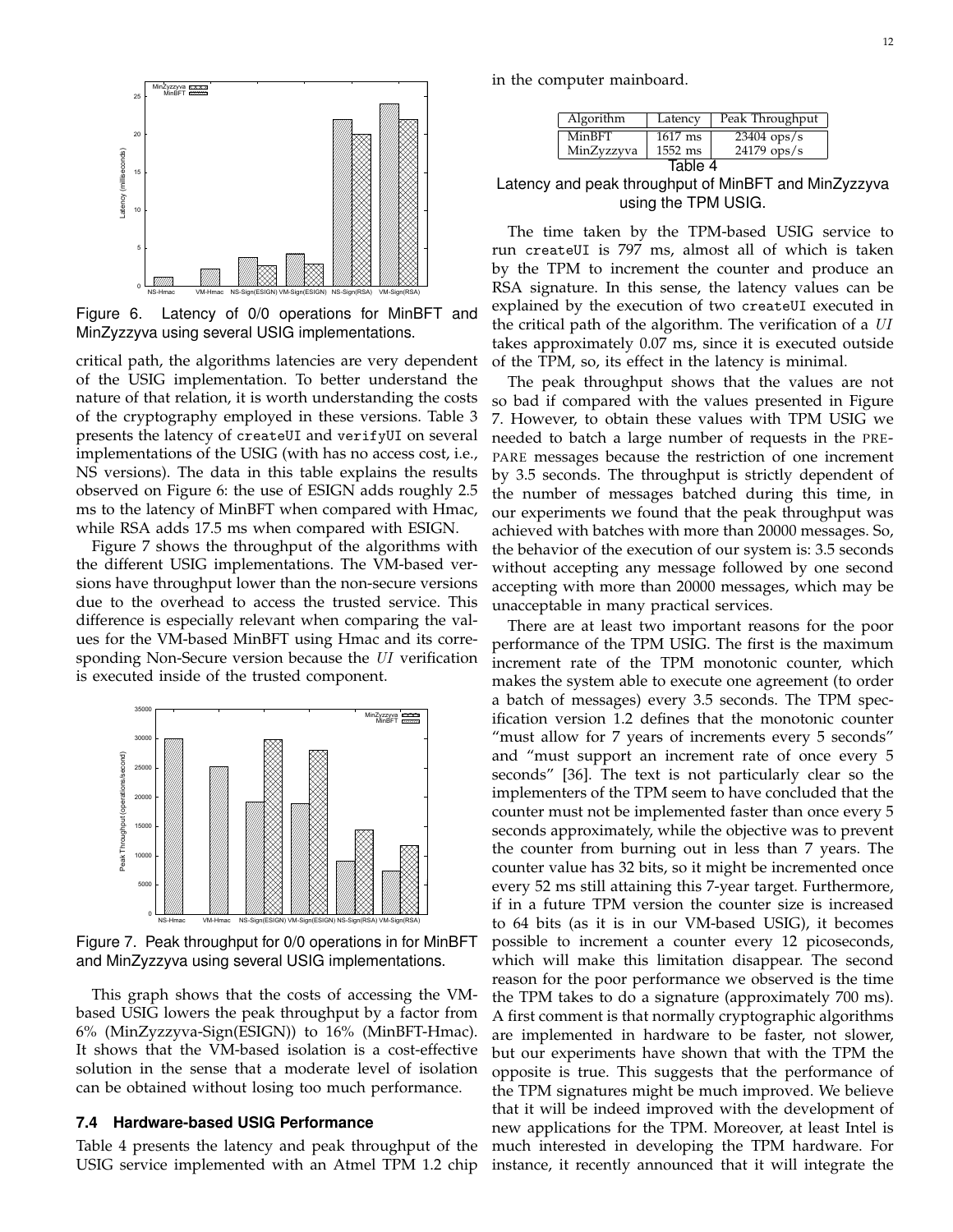TPM directly into its next generation chipset [10]. Others have also been pushing for faster TPM cryptography [32].

# **8 RELATED WORK**

The idea of tolerating intrusions (or arbitrary/Byzantine faults) in a subset of servers appeared in seminal works by Pease et al. [35] and Fraga and Powell [19]. However, the concept started raising more interest much later with works such as Rampart [39] and PBFT [12].

The idea of using a hybrid fault model in the context of intrusion tolerance or Byzantine fault tolerance, was first explored in the MAFTIA project with the TTCB work [16]. The idea was to extend the replicas with a tamperproof subsystem. It was in this context that the first  $2f + 1$ state machine replication solution appeared [15]. However, it was based on a distributed trusted component, with harder to enforce tamperproofness.

More recently Chun et al. presented another  $2f + 1$  BFT algorithm based on similar ideas, A2M-PBFT-EA [13]. This algorithm requires only local tamperproof components, dubbed Attested Append-Only Memory (A2M). The A2M is an abstraction of a trusted log. A2M offers methods to append values and to lookup values within the log. It also provides a method to obtain the end of the log and to advance the suffix stored in memory (used to skip ahead by multiple sequence numbers). There are no methods to replace values that have already been assigned. The main goal of this trusted component is to provide a mechanism for algorithms to become immune to duplicity, similarly to the USIG used in our algorithms. Replicas using the A2M are forced to commit to a single, monotonically increasing sequence of operations. Since the sequence is externally verifiable, faulty replicas can not present different sequences to different replicas. MinBFT and MinZyzzyva are BFT algorithms that also require only  $2f+1$  servers, but use a simpler trusted service and a lower number of communication steps.

The quest for reducing the number of replicas of BFT algorithms had other interesting developments. Yin et al. presented a BFT algorithm for an architecture that separates agreement (made by  $3f+1$  servers) from service execution (made by  $2f+1$  servers) [49]. This was an important contribution to the area because service execution is expected to require much more computational resources than agreement. However agreement still needs  $3f + 1$ machines, while in the present work we need only  $2f + 1$ replicas also for agreement. Li and Mazieres proposed an algorithm, BFT2F, that needs  $3f + 1$  replicas but if more than  $f$  but at most  $2f$  replicas are faulty, the system still behaves correctly, albeit sacrificing either liveness or providing only weaker consistency guarantees [29].

Monotonic counters are a service of the TPM that appeared only in version 1.2 [36], [37]. Two papers have shown the use of these counters in very different ways than we way we use them. van Dijk et al. addressed the problem of using an untrusted server with a TPM to provide trusted storage to a large number of clients [45]. Each client may own and use several different devices that may be offline at different times and may not be

able to communicate with each other except through the untrusted server. The challenge of this work is not to guarantee the privacy or integrity of the clients' data, but in guaranteeing the data freshness. It introduces freshness schemes based on a monotonic counter, and shows that they can be used to implement tamper-evident trusted storage for a large number of users.

The TCG specifications mandate the implementation of four monotonic counters in the TPM, but also that only one of them can be used between reboots [36]. Sarmenta et al. override this limitation by implementing virtual monotonic counters on an untrusted machine with a TPM [41]. These counters are based on a hash-tree-based scheme and the single usable TPM monotonic counter. These virtual counters are shown to allow the implementation of countlimited objects, e.g., encrypted keys, arbitrary data, and other objects that can only be used when the associated counter is within a certain range.

# **9 CONCLUSION**

BFT algorithms typically require  $3f + 1$  servers to tolerate f Byzantine servers, which involves considerable costs in hardware, software and administration. Therefore reducing the number of replicas has a very important impact on the cost of the system. We show that using a simple trusted service (only a counter plus a signing function) it is possible to reduce the number of replicas to  $2f + 1$ preserving the same properties of safety and liveness of traditional BFT algorithms. Furthermore, we present two BFT algorithms that are better than others in the literature, not only in terms of number of replicas and trusted service used, but also of communication steps in nice executions: 4 and 3 steps, respectively without and with speculation. This is an important aspect in terms of latency, especially in networks with non-negligible communication delays. In contrast with the two previous  $2f + 1$  BFT algorithms, we were able to use the TPM as the trusted component due to the simplicity of our USIG service.

#### *Acknowledgments*

We warmly thank Klaus Kursawe, Paulo Sousa, Luis Sarmenta, Jean-Philippe Martin, Hans P. Reiser, Eduardo Alchieri, Wagner Dantas and the anonymous reviewers for discussions about the algorithms, help with several implementation aspects and feedback on the paper. This work was partially supported by the EC through project TCLOUDS (FP7/2007-2013, ICT-257243), and by the FCT through project REGE-NESYS (PTDC/EIAEIA/100581/2008), the Multiannual Program, and the INESC-ID multiannual PIDDAC Program funds.

## **REFERENCES**

- [1] Advanced Micro Devices. Amd64 virtualization: Secure virtual machine architecture reference manual. Technical report, May 2005.
- [2] A. Adya, W. J. Bolosky, M. Castro, G. Cermak, R. Chaiken, J. R. Douceur, J. Howell, J. R. Lorch, M. Theimer, and R. P. Wattenhofer. Farsite: federated, available, and reliable storage for an incompletely trusted environment. In *Proceedings of the 5th Symposium on Operating Systems Design and Implementation*, pages 1–14, 2002.
- [3] A. S. Aiyer, L. Alvisi, A. Clement, M. Dahlin, J. Martin, and C. Porth. BAR fault tolerance for cooperative services. In *Proceedings of the 20th ACM Symposium on Operating Systems Principles*, Oct. 2005.